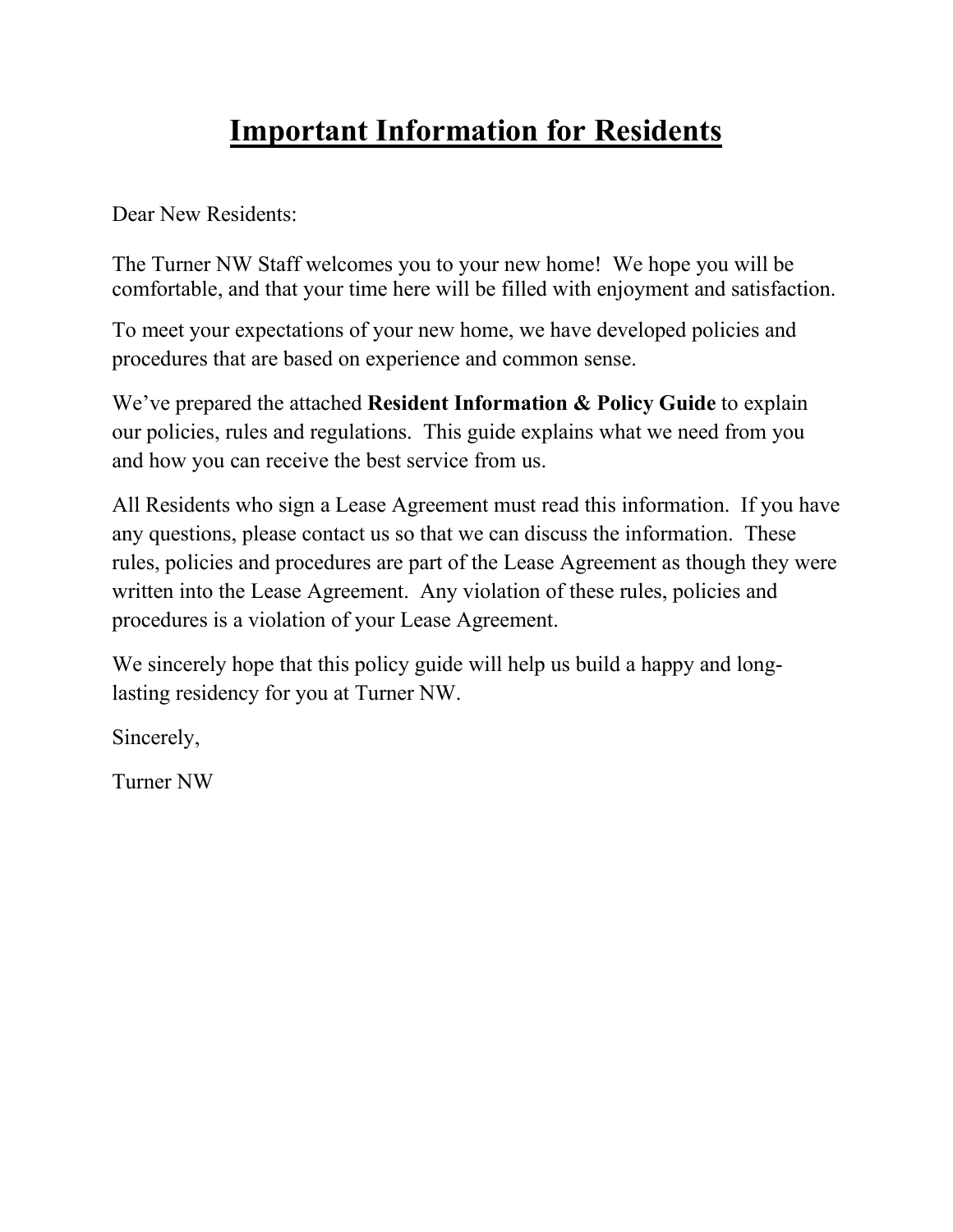# **RESIDENT INFORMATION & POLICY GUIDE**

 Turner NW Apartments 208 Turner LLC ("Landlord", "we" or "us")

This Resident Information & Policy Guide is being provided to "you", the TENANT in your Lease Agreement, and a "Resident" of the apartment community known as "Turner NW". The apartments are located at 208 Turner Street NW, Blacksburg, VA 24060.

You acknowledge that you, your family and your guests will comply with all rules, regulations and procedures included in this policy guide and in your Lease Agreement. You will be notified of any changes to this policy guide by special notice delivered to your apartment or emailed to the email address on file for you, and you will be held accountable for compliance. Your home was designed and intended for reasonable residential use. It was designed to be in compliance with applicable building codes at the time of its construction.

Unreasonable use of your apartment, including but not limited to a large gathering of people and excessive or heavy machinery, equipment, furniture, etc. may exceed design criteria. For the safety of yourself, your guests, and other Residents of the building, unreasonable use of the apartment must therefore be avoided.

The policies, rules and regulations for the services and facilities, financial obligations, safety, and care of the premises have been carefully considered and proven through our experience. Please observe the policies, rules and regulations, as we are obligated to enforce them fairly and consistently to ensure your comfort and privacy and to protect the rights of other Residents.

## **THESE POLICIES, RULES AND REGULATIONS ARE SUBJECT TO CHANGE WITH NOTIFICATION TO YOU SO THAT WE MAY BE RESPONSIVE TO THE NEEDS OF EVERYONE IN THE COMMUNITY.**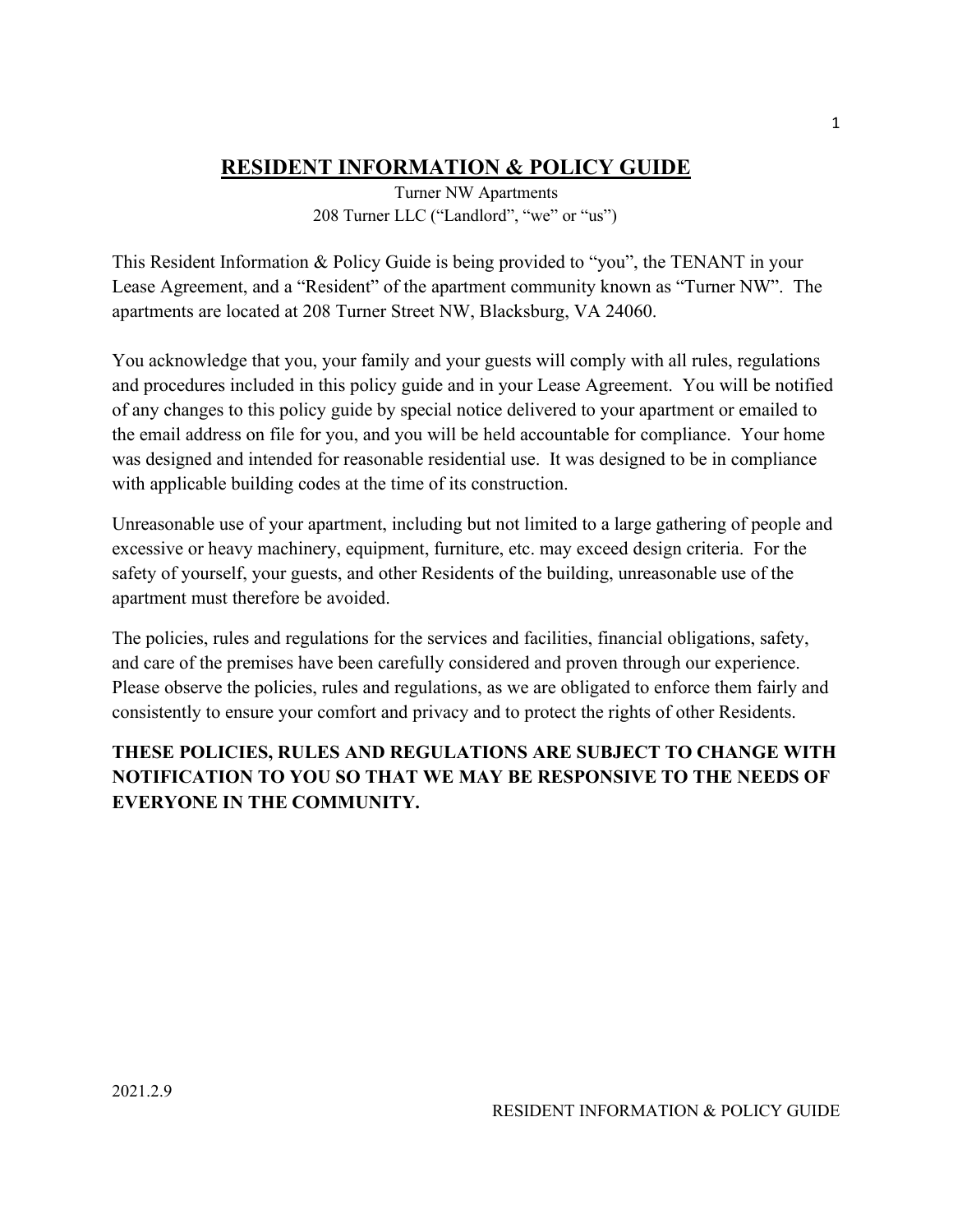#### **SERVICES AND FACILITIES**

#### **ROUTINE MAINTENANCE SERVICE**

Please call **(540) 418-4110** during office hours to request repairs or maintenance. Nonemergency work orders can be called into the office during office hours. Alternatively, a request for repairs or maintenance can be submitted on our website, www.LiveTurnerNW.com, by following the link to "Submit a Maintenance Request".

#### **ON CALL MAINTENANCE EMERGENCY**

#### **DIAL 911 for FIRE, POLICE or MEDICAL EMERGENCY**

**DIAL (540) 250-9014 for a Maintenance Emergency** and let our 24-hour answering service aware of the issue, and they will dispatch a maintenance technician to your unit for any of the following:

\*Lock out- There is a \$100.00 charge payable upon entry in cash to the lockout service and I.D. is required to verify residence on Lease Agreement. (MUST BE LISTED ON LEASE AGREMENT TO BE ALLOWED ENTRY)

\*No Heat (in the winter) and temperature outside is below 55 degrees

\*No A/C (in the summer) and temperature outside is above 85 degrees

\*Water leaks

\*Inoperable Refrigerator

\*Hot water not available or cooktop inoperable (over weekend ONLY)

\*Door or window locks broken

\*All sewer backups or floods in apartment

\*Toilet stopped up

\*Any items that will cause damage if left unattended or that will have a health or safety concern \*Broken window (not cracked window)

#### **RENTAL OFFICE**

The rental office of the Landlord and the manager is located at 210 Professional Park Drive, Suite 15, Blacksburg, VA 24060. Normal business hours are from 9AM to 5PM on Mondays through Fridays, except holidays. We may at times need to alter this schedule as problems arise requiring the manager's attention. Please arrange to discuss business matters with the staff during office hours, and please schedule an appointment before paying us a visit by calling (540) 418-4110.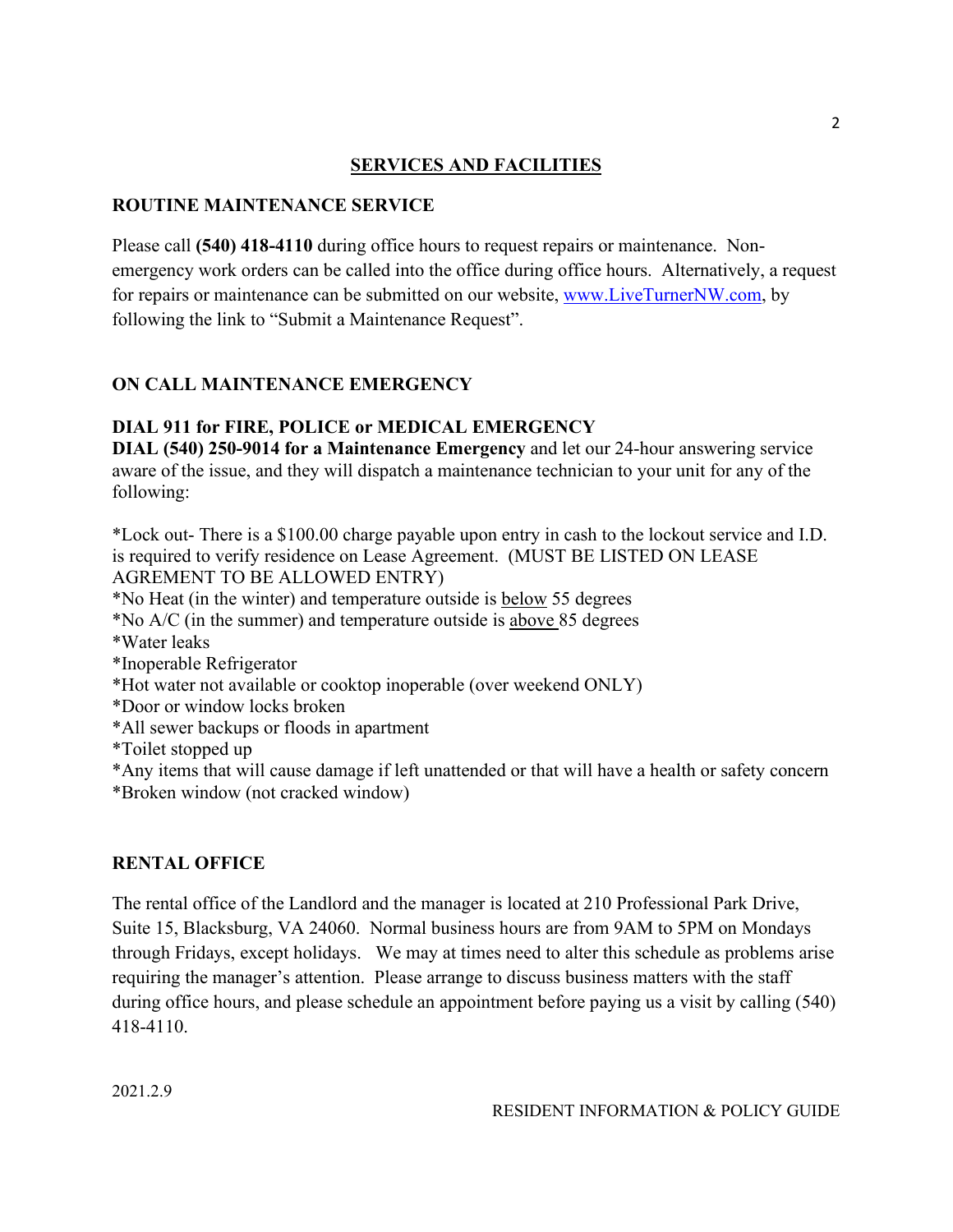#### **UTILITY SERVICES**

For internet or cable TV, you should contact Comcast / Xfinity directly to arrange for the level of services you wish to purchase. They will bill you directly. Phone: 1-800-934-6489, or visit Website: https://www.xfinity.com/local/va/blacksburg/1415-south-main-sgtreet.html.

For water/sewer, electricity and natural gas usage, we use a "rate utility billing system" (RUBS) to proportionately allocate these utilities costs to all residents. We collect service charges, including monthly billing fees, account set-up fees, or account move-out fees, to cover the actual costs of administrative expenses and billings charged to us by third-party providers. RUBS services are provided per Virginia Code § 55.1-1212, as amended. We will invoice you each month for your share of these utilities' costs. We reserve the right to charge a late fee not to exceed \$5.00 if such utility charges are not paid by 5:00 pm on or before the 15<sup>th</sup> day following the date of mailing or delivery of the invoice.

## **FOR UTILITY EMERGENCIES, PLEASE USE THE APPROPRIATE TELEPHONE NUMBER ON THE LAST PAGE OF THIS GUIDEBOOK.**

#### **PARKING**

**The parking spaces at Turner NW are available ONLY to Residents who have obtained a non-refundable, non-transferrable parking sticker** from us and have agreed to pay the associated parking rental and fees. Those residents have agreed to comply with the parking policies that accompany parking privileges. The following 24/7 tow policy applies at all times:

#### **24/7 TOW POLICY**

- No Parking is allowed in spaces marked for use by Beta House members (indicated by painted dragon).
- No Parking is allowed for guests at any time.
- No Parking is allowed for any unlicensed, unregistered, disabled or abandoned vehicles.
- No Parking is allowed for a boat or watercraft of any kind/
- No Parking is allowed that blocks a driveway, thoroughfare, fire lane, parking lot entrance, mailboxes, garbage receptacles, recycling receptacles or fire hydrants.
- No Parking is allowed on the grass or sidewalks.
- No Parking is allowed that is illegal.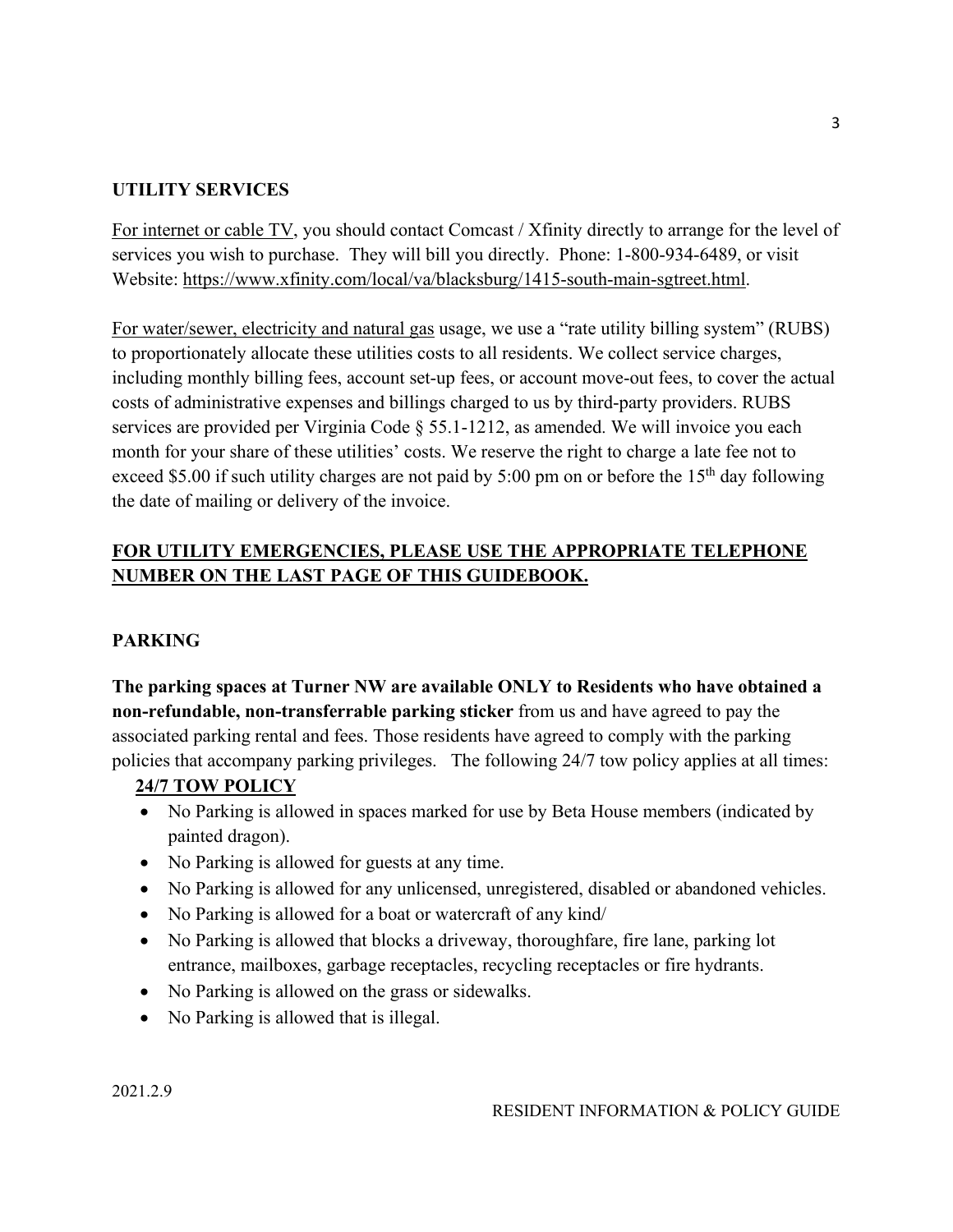**Any vehicle in violation of Turner NW parking policies may be towed at any time: 24 hours per day, 7 days per week at the vehicle owner's expense.**

#### **MAILBOXES**

One mailbox key is issued per apartment. If you have a problem with your mailbox or key, please contact the office. If you have an issue with your mail, please contact the United States Post Office located at 909 University City Boulevard (800-275-8777). Should you need your mailbox lock replaced for any reason, the cost is \$25.00. Should you need a replacement key, the cost will be \$5.00.

#### **LAUNDRY**

For your convenience, an on-site laundry facility has been provided on the first floor of the building. Doors to the laundry room should be kept closed at all times. Please leave the laundry room area clean. No items are to be left in the laundry room or in the machines. Please use common courtesy and remove your clothing from the washers and dryers as soon as the cycle is completed. Under no circumstance is dyeing clothing in the washing machines allowed! The Landlord is not responsible for lost, stolen or damaged items. Please report any vandalism in the laundry rooms to the rental office and any issue you find with the machines so that we can contact a service technician.

#### **SUBLEASING**

Turner NW Apartments does not allow subleasing of your apartment without prior written approval from the Landlord. If you find yourself in a situation where you must move, please make an appointment at the rental office, and we will give you the proper forms and explain your responsibility for this procedure. A \$150.00 administrative fee will be charged for each modification or change of the Lease Agreement, including a sublease. All paperwork is required to be turned in with the administrative fee and the account is to be in good standing before the paperwork will be processed. It will be your responsibility to collect all paperwork and to submit it to the rental office. Please allow 5 business days to process the request once the required paperwork is turned in to the rental office.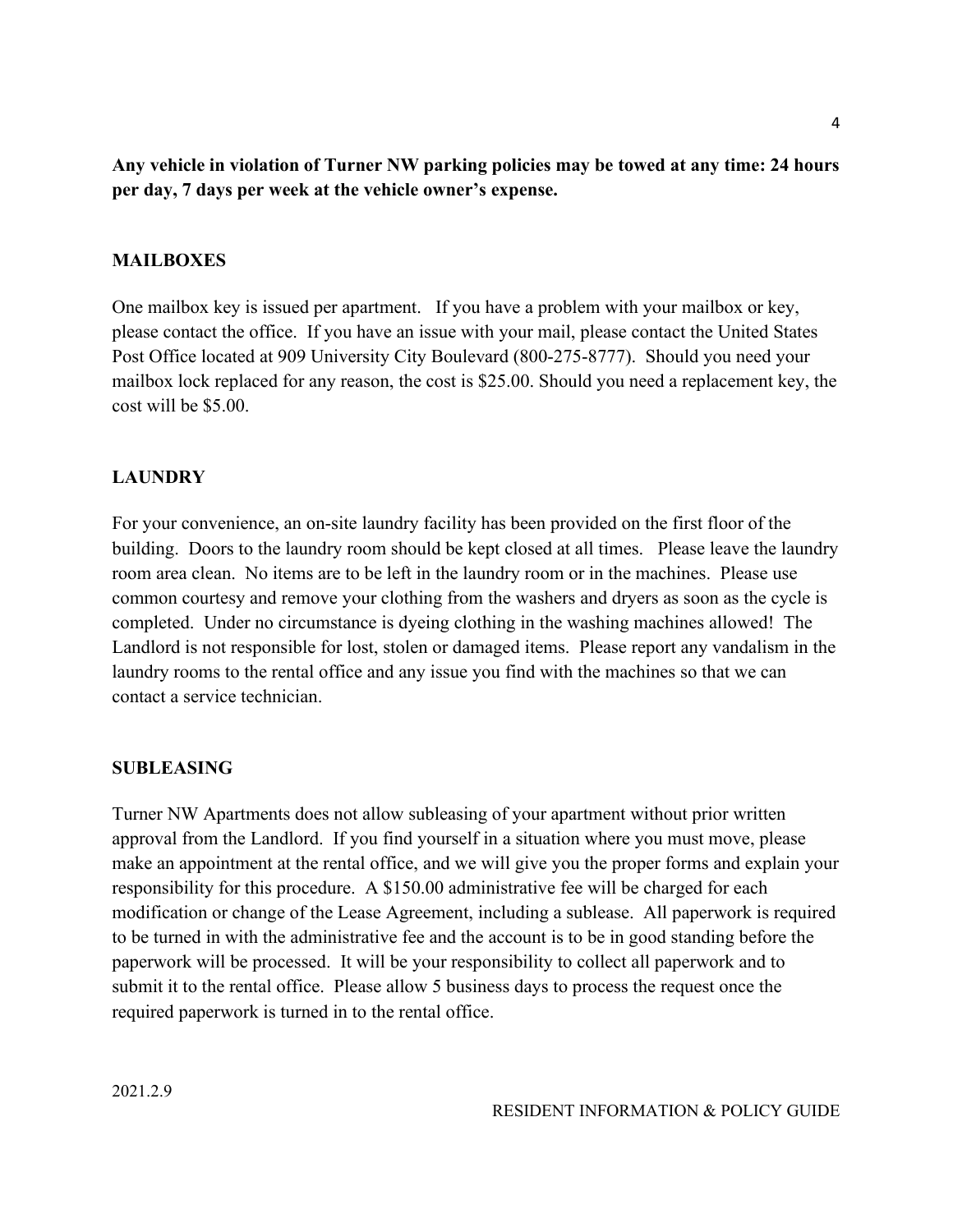For the sublease of an apartment, the Security Deposit will not be refunded to the vacating Resident, but instead, it will be transferred over to the account of the new Resident. The Security Deposit will not be available for whole or partial refund until the end of the Lease Term, and it will be available for refund to whomever is the Resident on the Lease Agreement for that apartment at that time (unless other arrangements in writing have been made in advance with the Landlord). It will be the responsibility of the outgoing / incoming Residents to work out among themselves a reimbursement or any other issues related to the Security Deposit. Please also see "Security Deposits" in the Lease Agreement.

#### **FINANCIAL OBLIGATIONS**

#### **RENTERS INSURANCE**

The Landlord's insurance policy does not cover damage by fire, water or any other cause to your personal property located within the apartment. **Therefore, before you move in to your apartment, you are required to purchase "Renters Insurance" for at least \$10,000 of personal property and vandalism coverage and at least \$100,000 of coverage for personal liability for fire or other damage caused by you. The policy must name "208 Turner LLC" as an "additional insured" or a "co-insured" and must notice of any policy cancellation, with written proof (a certificate of insurance) to be delivered to:**

> **208 Turner LLC 210 Professional Park Drive, Suite 15 Blacksburg, Virginia, 24060 KimberlyM@LiveTurnerNW.com**

You can obtain your Renters Insurance by calling your own insurance agent, or call Northpoint Insurance Advisors in Blacksburg at (540) 953-2383. The staff at Northpoint is familiar with our property and ready to assist if you so choose.

#### **MOVE-IN INSPECTION REPORT**

Please complete the move in inspection report within (5) days and return it to the rental office. This list will be used at the end of your Lease Term to prevent an incorrect charge for damages that may have been present when you accepted possession of your apartment. This helps protect your Security Deposit. If you move-in during peak turnover season, please allow (30) days for non-emergency items to be completed. If you fail to turn in your move-in inspection sheet within (5) days, it will not be accepted late, and it will be presumed that there are no issues or

2021.2.9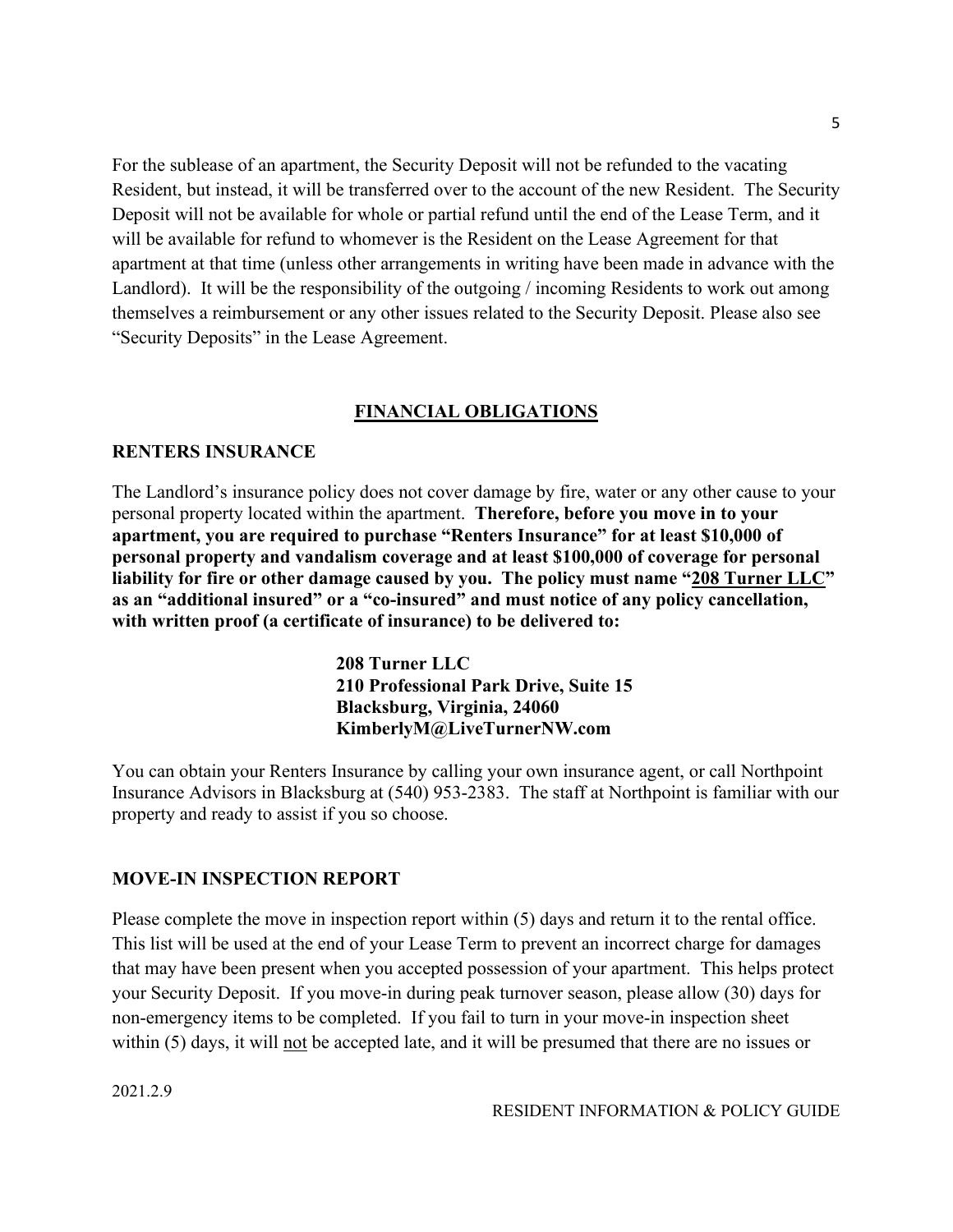any damages existing within the leased premises at the time that you took occupancy. Consequently, you will be held responsible and charged for all damages in the unit found at the end of your Lease Term.

#### **RENT PAYMENT**

There are several options for paying rent:

- Use the rent payment link on our website: www.Live TurnerNW.com
- Make check payable to "208 Turner LLC" and mail to:

208 Turner LLC c/o Dogwood Residential 210 Professional Park Drive, Suite 15 Blacksburg, Virginia, 24060

• Make check payable to "208 Turner LLC" and hand deliver to: c/o Dogwood Residential 210 Professional Park Drive, Suite 15 Blacksburg, Virginia 24060

Please see Lease Agreement for rental payment terms. Rental payments must be **received** by the 1<sup>st</sup> of every month at our website link or at the 210 Professional Park Drive office. by. Any payment received after 5PM on the 5<sup>th</sup> will be late, and a late fee will be applied, which such late charge will not exceed the lesser of 10% of the outstanding periodic rent or 10% of the remaining balance due (other than utilities charges) at the time said late charge is assessed. A return check fee of \$50.00 will be charged on any check that is returned for insufficient funds. Returned checks are the same as not paying your rent on time, and a late fee will also be charged. If you have a returned check at any time, we will no longer accept personal checks from you, but rather only cashier's check or money orders for the remainder of your Lease Term.

#### **RESTRICTIONS OF PRIVILEGES FOR OUTSTANDING FEES**

Outstanding charges such as non-payment of rent, late fees and damages warrant the discontinuation of privileges, such as the use of the lock out service.

#### **SECURITY DEPOSIT** (see Lease Agreement)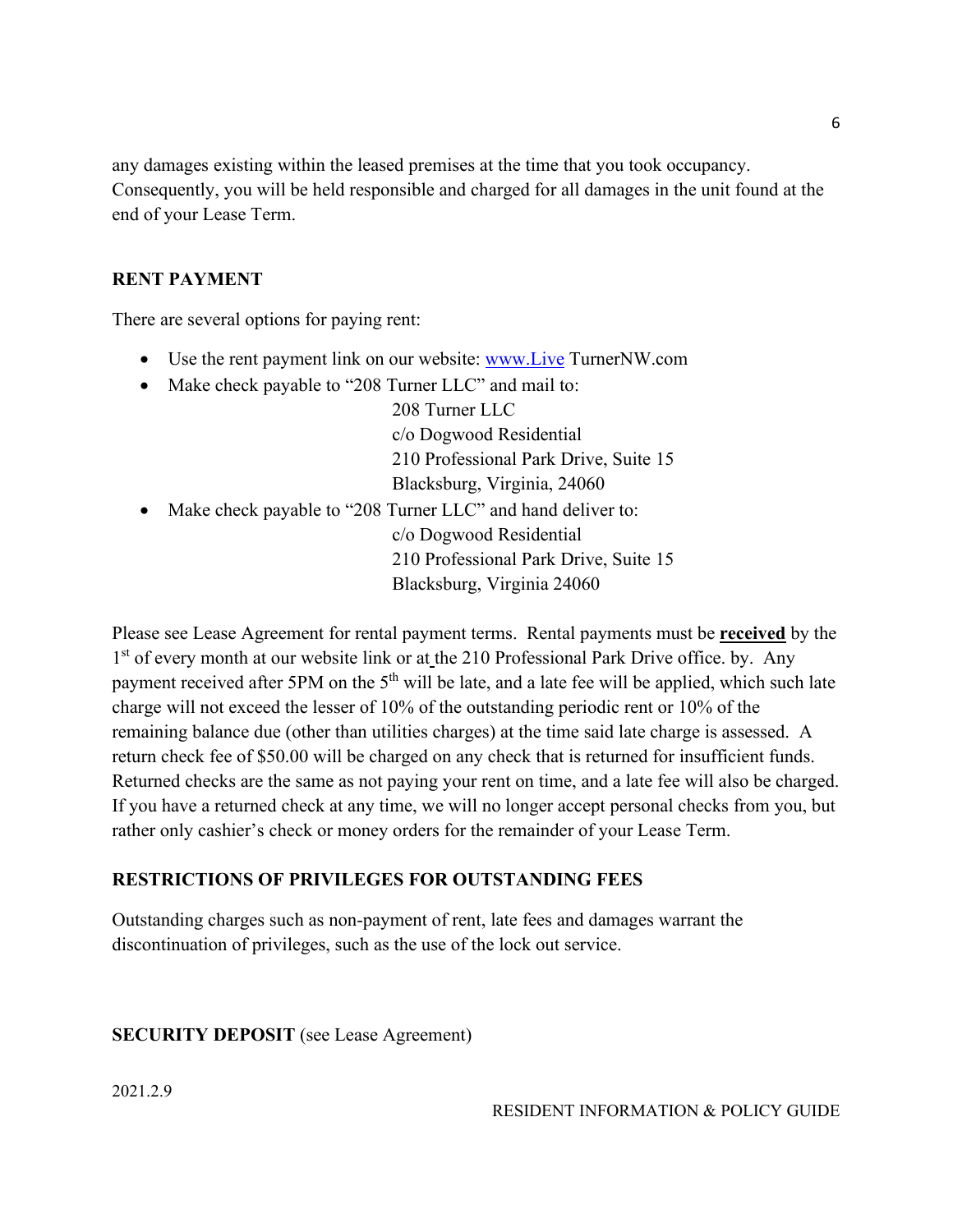#### **SAFETY**

#### **"TURNER NW" IS A SMOKE-FREE COMMUNITY.**

**No smoking of tobacco products or similar lighted products is allowed at any time in your apartment or at the building and grounds of "Turner NW".** By signing the Lease Agreement, you acknowledge that smoking increases the risk of fire; smoking causes damage to your apartment and to the building and grounds; second-hand smoke is likely to drift from one apartment to the another; and the exposure to smoke or to second-hand smoke cause adverse health outcomes.

"Smoking" includes the inhaling, exhaling, breathing, carrying or possession of any lighted cigarette, cigar, pipe or other container of tobacco or other lighted product.

It is your responsibility to inform your guests of this No Smoking rule and to notify us of any incident of smoking or the migration of second-hand smoke into your apartment or onto walkways, breezeways or balconies.

#### **LIMITATION ON NUMBER OF GUESTS IN THE APARTMENT**

Turner NW limits the number of people gathering in an apartment [Resident + guests] to a maximum of four (4) people at any one given time.

#### **WALKWAYS, BALCONIES, STAIRWELLS & RAILINGS**

No personal property of any type is only allowed at any time on walkways, balconies, stairwells or railings, such as plants, televisions, stereo speakers, signs or any type of advertising, flags, furniture, shoes, boots, boxes, antennas, appliances, kegs, coolers, motorcycles, scooters, laundry/towels, trashcans, trash bags, etc. Please do not use these areas for storage. If such items are placed in the breezeways or balconies, the Landlord will be forced to remove them for the safety of the other Residents, and you will be charged a \$50.00 fee for removal. Landlord is not liable for any items removed. No cigarette butts, trash or other items shall be thrown from the walkways, balconies or stairwells.

It is against fire regulations to block the breezeways, balconies or stairwells with any personal property. A safe passage must be provided for all Residents and guests. For safety, no more than four (4) people [Resident + guests] with a maximum weight of 900 pounds may be on any breezeway, balcony or stairwell at any one time.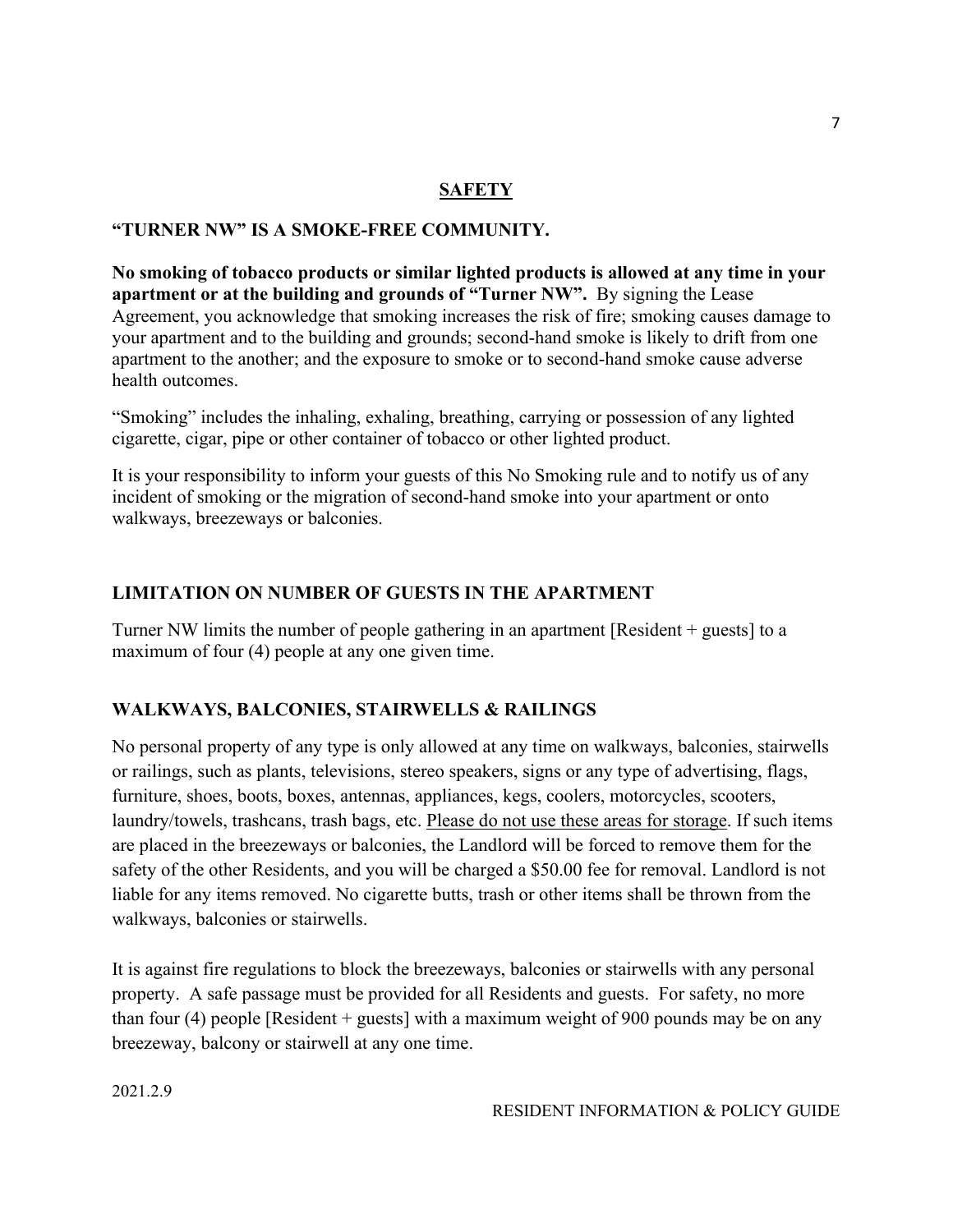No outside storage containers or pods are allowed on the property and will be removed at the cost of the Resident responsible for placing it on the property. Landlord is not liable for any items removed.

#### **Bicycles should be parked only in the bike rack provided.**

#### **PETS**

Pets are NOT allowed at Turner NW. Residents who bring pets into the apartment or onto the property are subject to eviction.

#### **KEYS AND LOCKS**

You are responsible for safeguarding your keys. For your safety, you should never give copies of your apartment keys to anyone. You will be charged \$50.00 if it is necessary to replace a lock and/or re-key your lock. All keys must be turned in no later than the ending date of your Lease Term. If not, you will be charged a fee to change the locks because we cannot reuse the lock if we have no keys to them. Tenants may not change locks on doors. No security chains are allowed to be put on doors.

#### **LANDLORD'S RIGHT OF ENTRY**

We must maintain the right to enter apartments at any reasonable time to inspect, maintain, or to verify that you are meeting your obligations under the Lease Agreement (no illegal residents, no pets, no smoking, etc.). We will give Residents reasonable notice of our intent to enter an apartment except in cases of emergency. If you as a Resident request a work order, a move-in inspection, or a filter change from us, then that will allow us to enter your apartment without giving you a separate notice. For most other issues, we will request right of entry and/or post a notice on the door or email at least 24 hours prior. A 48 hour written notice will be provided prior to any insecticide or pesticide application to be made in the leased premises.

#### **RESIDENT'S CONTACT INFORMATION**

We need your phone number and email addresses. For your protection and convenience, please furnish the rental office with your cell, home and business telephone numbers and email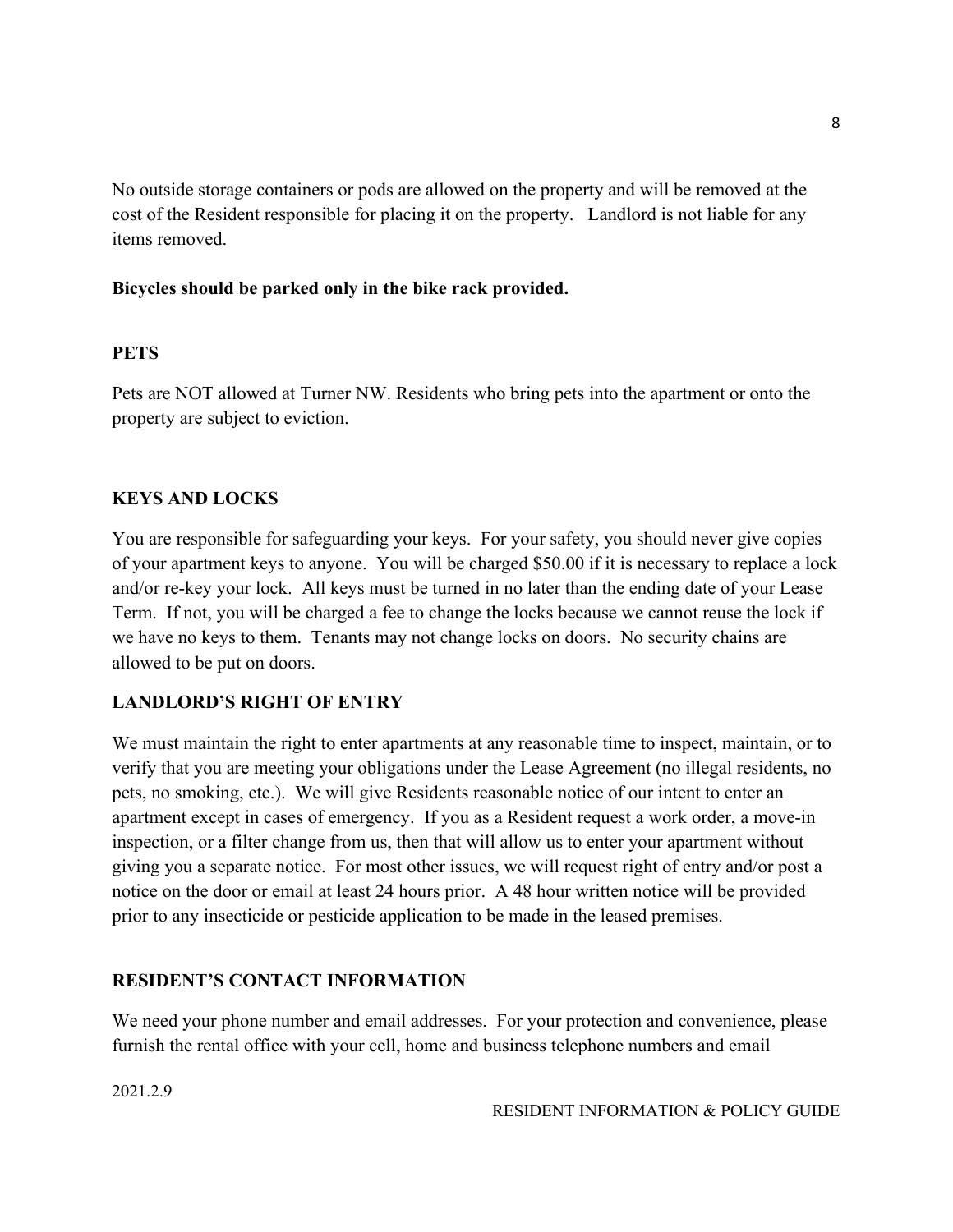addresses. Since your addresses and telephone numbers are handled as confidential information by our staff and will not be disclosed to callers, please make sure that your friends and family have your new address and contact information.

#### **SMOKE DETECTORS**

The smoke detector alarms are installed to provide early warning against lethal smoke. They consist of a photoelectric cell to detect abnormal smoke accumulation and to sound an alarm to warn and alert the household to the presence of threatening smoke.

If your battery needs to be replaced, please contact the office. The smoke detector will be in operation at the time of move-in; thereafter, you should test your smoke detectors routinely. You, the Resident, are responsible to notify the rental office of any problems you may have with your smoke detector. This is to protect you and your neighbors in the event of a fire.

**DO NOT DISCONNECT THE SMOKE DETECTOR FOR ANY REASON!!!** Since state law (Code of Virginia §§ 15.2-922 & 55.1-1227(8)) requires that the smoke detector be in operation at all times, YOU, the Resident, could be held liable for rendering the smoke detector inoperative during your residency. Never remove or tamper with a property functioning smoke detector, such as by removing the batteries. Your cooperation is greatly appreciated. This applies to the smoke detectors along the walkways and breezeways as well.

#### **CARE AND MAINTENANCE OF PREMISES**

#### **GROUNDS**

You are not permitted to erect fences, enclosures, or structures of any kind on the grounds. Further, you are not permitted to erect satellite dishes, or radio or television antenna(s) outside your apartment.

We make sure that the lawns are maintained to keep our property attractive. Under no circumstances are bicycles, motorized vehicles, or anything else to be left on the property lawns, sidewalks, breezeways, balconies or walkways. Our staff will remove such items immediately. Residents may not plant flowers and/or vegetable gardens around the building or elsewhere on Landlord's property.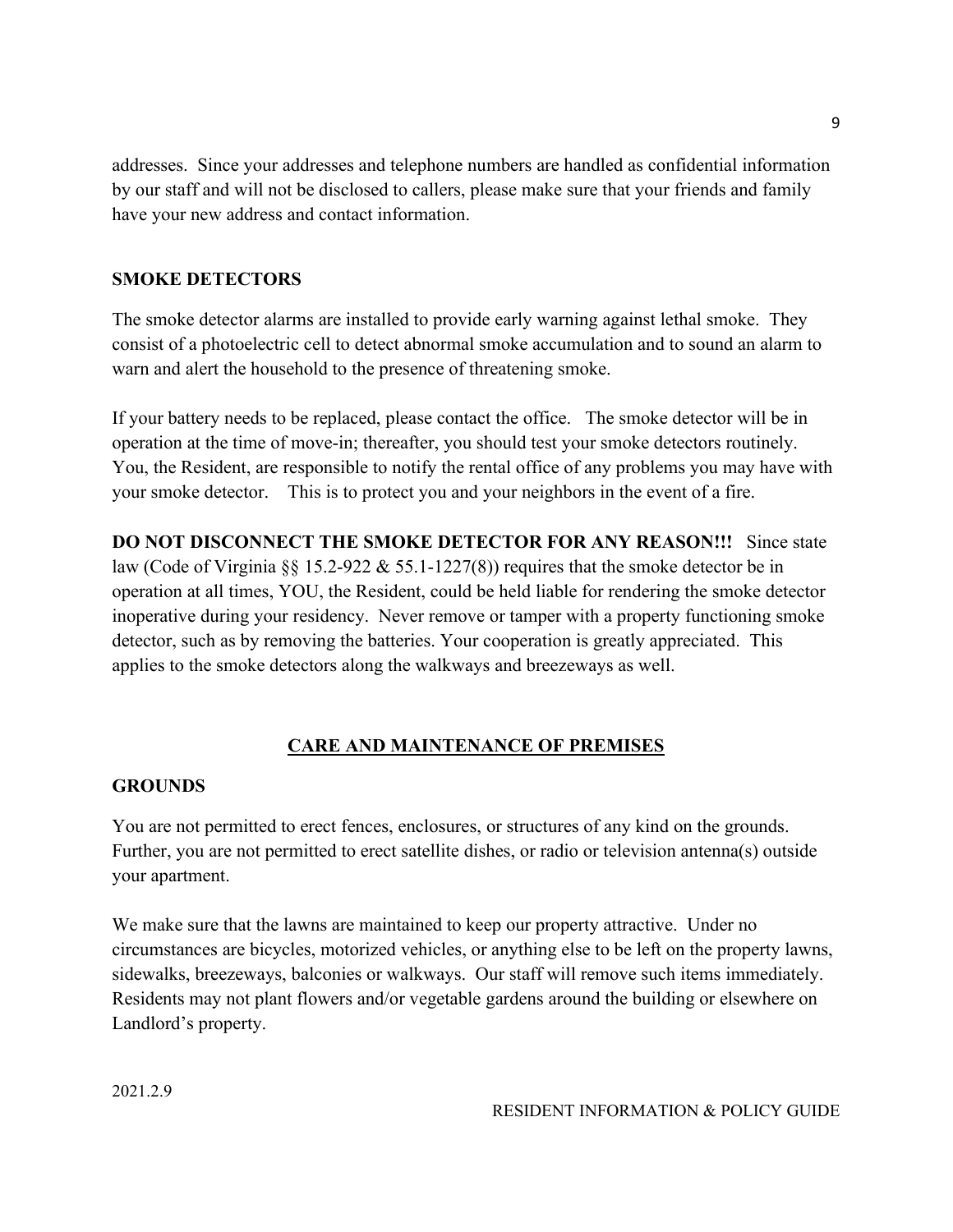#### **GRILLING, CHARCOAL BURNERS, OPEN-FLAME COOKING**

**Grilling (gas or charcoal) or other open flame cooking devices are strictly prohibited in the apartment building & anywhere on the grounds of Landlord's property.**

#### **ALTERATIONS**

No alterations are allowed in the apartments or the building, including but not limited to the following:

- 1- No lock changes. No lock changes are permitted on any door.
- 2- No shelving brackets
- 3- No wall partitions
- 4- No colored paint on walls
- 5- No wallpaper or wallpaper boarder
- 6- No outdoor decorations, lights, etc.

#### **DOORMATS**

Only proper-sized, standard doormats made of rubber or hemp should be used at any apartment entrance.

#### **MOISTURE & MOLD**

You must maintain your apartment so as not to create any excessive moisture or tolerate any mold growth. State law (Code of Virginia § 55.1-1227(10)) requires you to notify us in writing if you see any moisture accumulation or any visible evidence of mold in your apartment.

#### **WATERBEDS** (see Lease Agreement)

#### **HANGING PICTURES**

You may hang pictures, mirrors, etc., on the walls inside your apartment; however, damage resulting from picture hanging is not considered normal wear-and-tear and will be charged accordingly. Please do not use glue/foam stickers, as they create extensive damage to the walls, thus requiring sanding and priming prior to painting. You will be charged for such damage. All

2021.2.9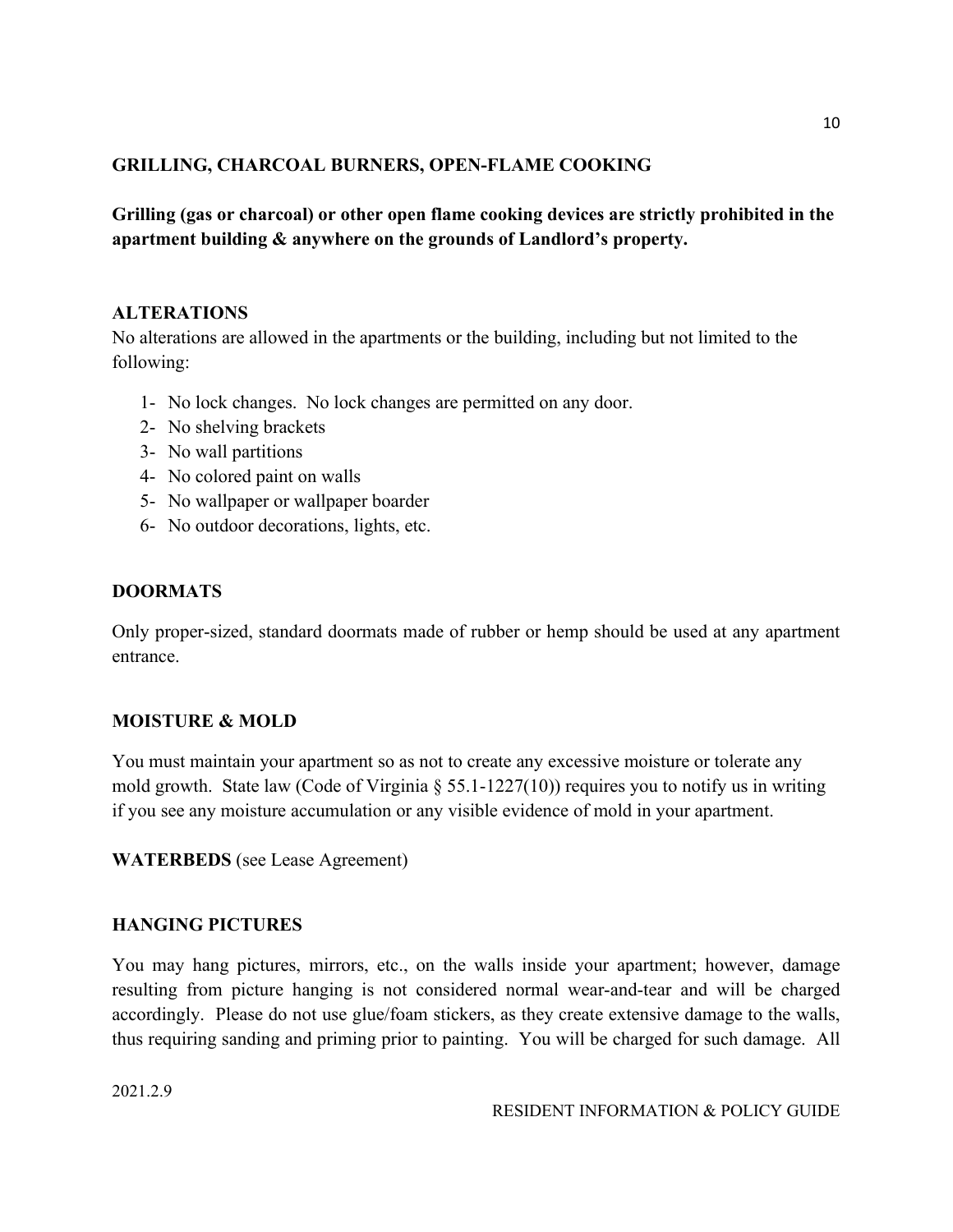nail holes not spackled at move out will be charged at \$1.00 per nail hole. Plant hangers and bolts are prohibited in all circumstances.

#### **ELECTRICAL FIXTURES**

Your apartment has quality electrical fixtures, which are easy to clean and to maintain. Each apartment is equipped with an individual circuit breaker panel. If you lose electricity, check to see if all the breakers are in the "ON" position. Residents are responsible for changing light bulbs as needed in their apartment.

#### **PLUMBING FIXTURES**

Use all plumbing fixtures only for the purpose intended. Do not place any solid articles, rags, disposable diapers, or rubbish in them. Articles that must be removed from the drains or commodes because of negligence will be at the Resident's expense. It is a good idea to purchase a plunger. We will charge you a \$25.00 service fee for plunging your toilets. If you indeed made an effort to plunge your toilet and it's still not clear, then you may call the office for further assistance. However, if maintenance personnel are called out and find that the problem could have been fixed with a plunger, you will be charged. Similarly, if maintenance personnel find that the problem was the result of material that should never have been flushed down a toilet, the same charge will apply. Feminine hygiene products, diapers, paper towels, excessively large amounts of toilet paper, or other household materials should never be placed in the toilet and repairs will be at the Resident's expense.

#### **BLINDS**

We have installed blinds in all windows in your apartment. Please care for the blinds as if they were your own. If you have any trouble with the blinds, please call the rental office. Upon vacating, be sure to leave them in place. You will be responsible for the cost of replacement if they are removed or damaged. Blinds must be kept clean to avoid a cleaning charge at move out.

#### **WINDOWS**

Residents are responsible for window damage due to vandalism, weather conditions or your actions (normal wear & tear excepted). Broken windows will be repaired at cost and billed to the Resident. Keep your windows locked!

2021.2.9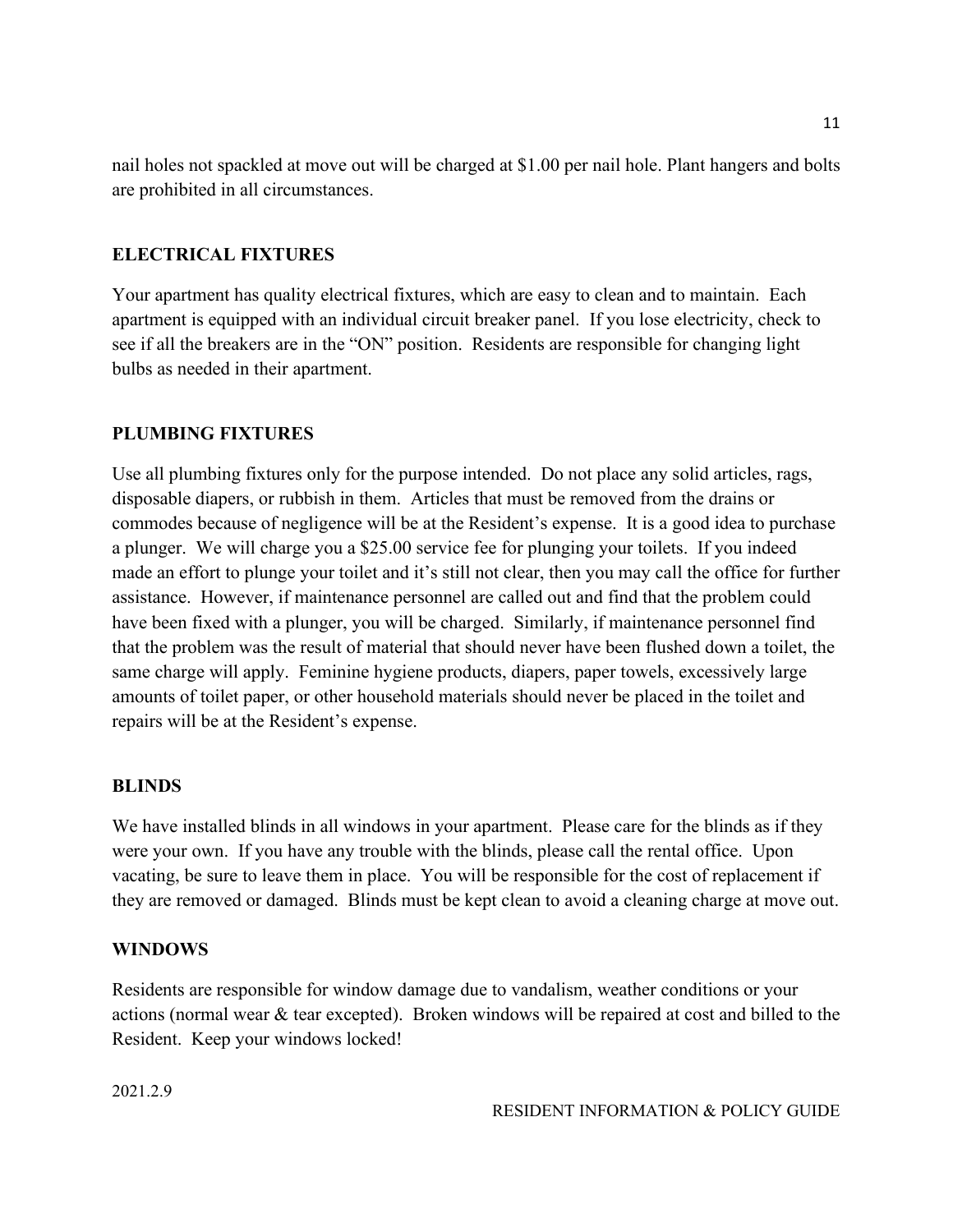#### **EXTERMINATION**

Your apartment will be professionally exterminated for pest and insects from time to time. Additional/special exterminating services are available upon request. If you are experiencing a particular problem, please call the office for advice.

#### **TRASH**

**Do not leave trash in the breezeways, walkways, balconies or beside the trash receptacles.**  Trash/recycling receptacles are located near the building and are emptied routinely. Recycling containers are "single stream" so you do not need to separate plastic, glass and paper, but please remember that pizza boxes are not to be recycled. **PLEASE NOTE: ANY TRASH OR TRASH BAGS LEFT OUT IN THE BREEZEWAYS, WALKWAYS, BALCONIES OR OUTSIDE THE TRASH/RECYLING CONTAINERS WILL RESULT IN A \$50.00 CHARGE TO YOUR APARTMENT.**

#### **CONDUCT**

You are responsible for your conduct and that of your guests in the Premises and on the grounds to ensure that the peaceful enjoyment of Turner NW and adjoining properties by our residents and neighbors will not be disturbed.

# **WHAT TO DO IN CASE OF A FIRE**

#### **If you wake in bed to smoke in the room or the sound of the fire alarm:**

- Roll out of bed.
- Stay low and crawl to the door. Smoke fills a room from the ceiling down.
- Test the door with the back of your hand.
- If the door is hot, use another exit (such as the window).
- If the door is cool, open it slowly and calmly get away from the building.
- Close the door behind you and take your keys but leave your apartment unlocked in case the fire department must enter the apartment to avoid any additional damage.
- Do not go back to your apartment. You may be seriously injured.
- **DIAL 911**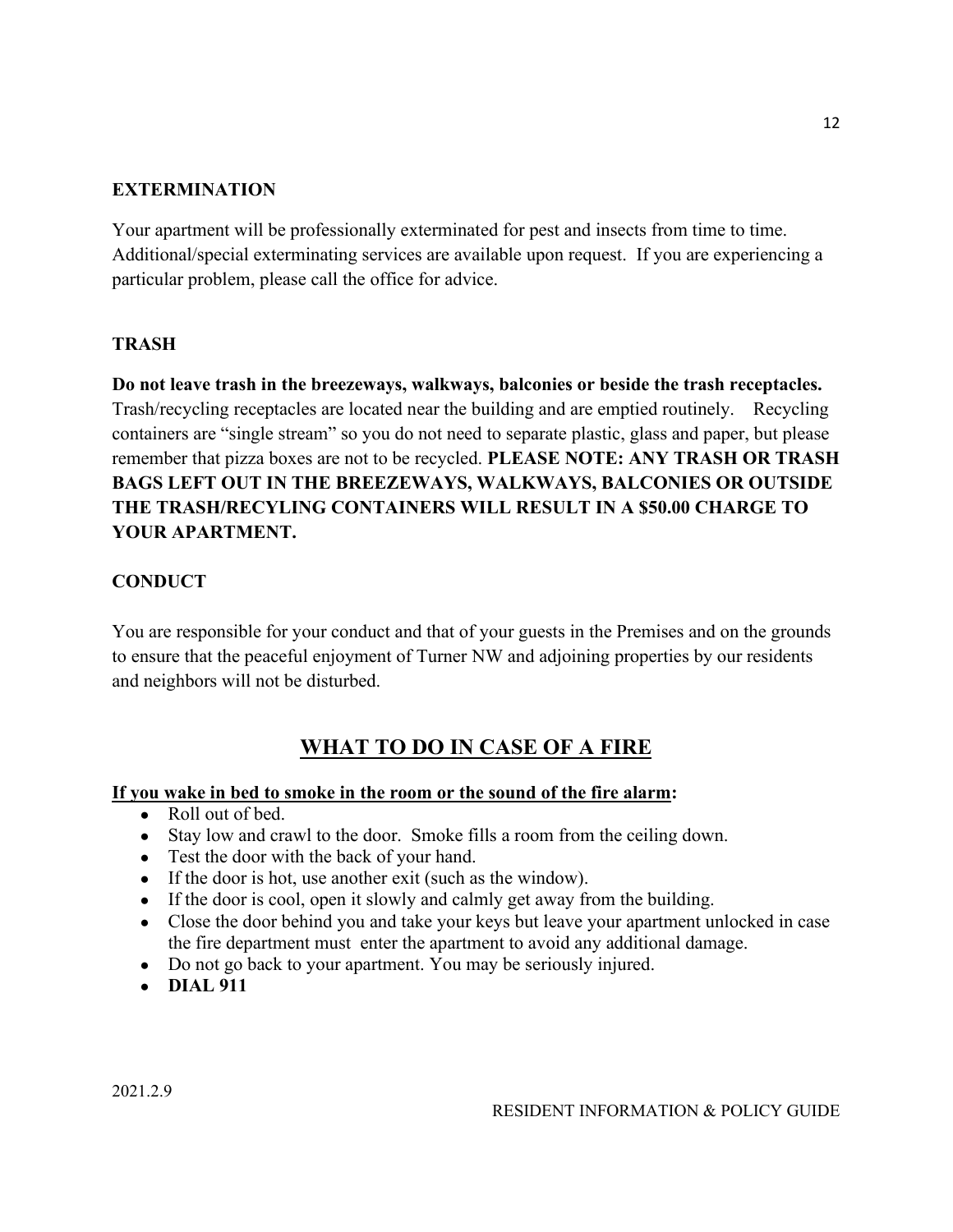#### **If Your Clothes Catch Fire:**

- **STOP** Do not run. It will fan the flames, making them bigger.
- **DROP** To the Ground or floor immediately and cover your face with your hands.
- **ROLL** Over back and forth to smother the flames.

#### **If a Grease Fire Starts in the Kitchen:**

REMEMBER that most cooking fire injuries occur when people try to fight fires themselves. The most common injuries are burns to the hands and lower arms.

#### **Only if the fire is manageable should you attempt the following**:

- 1. Turn off the heat source.
- 2. Cover the flames with a metal lid or cookie sheet until it has cooled.
- 3. It the fire is manageable, pour baking soda or salt on the fire to smother it.
- 4. Otherwise, spray the fire using a CLASS B dry chemical fire extinguisher
- 5. DO NOT try to extinguish the fire with water.
- 6. DO NOT try to move the pot or pan outside.

#### **If you are unable to extinguish the Grease Fire:**

- GET OUT OF THE APARTMENT.
- Close the door behind you and take your keys but leave your apartment unlocked in case the fire department must enter to avoid any additional damage.
- Do not go back to your apartment. You may be seriously injured.
- **DIAL 911**

#### **Emergency Phone Procedure**

- DIAL 911.
- Ask for the service you want:
	- o FIRE
	- o POLICE
	- o REPORT GAS LEAK
	- o AMBULANCE
- Give the address: "208 Turner Street NORTHWEST"
- Give your apartment number
- Give your name.
- Give the type of emergency.
- **Don't hang up until the emergency operator finishes talking to you**!
- Give your phone number.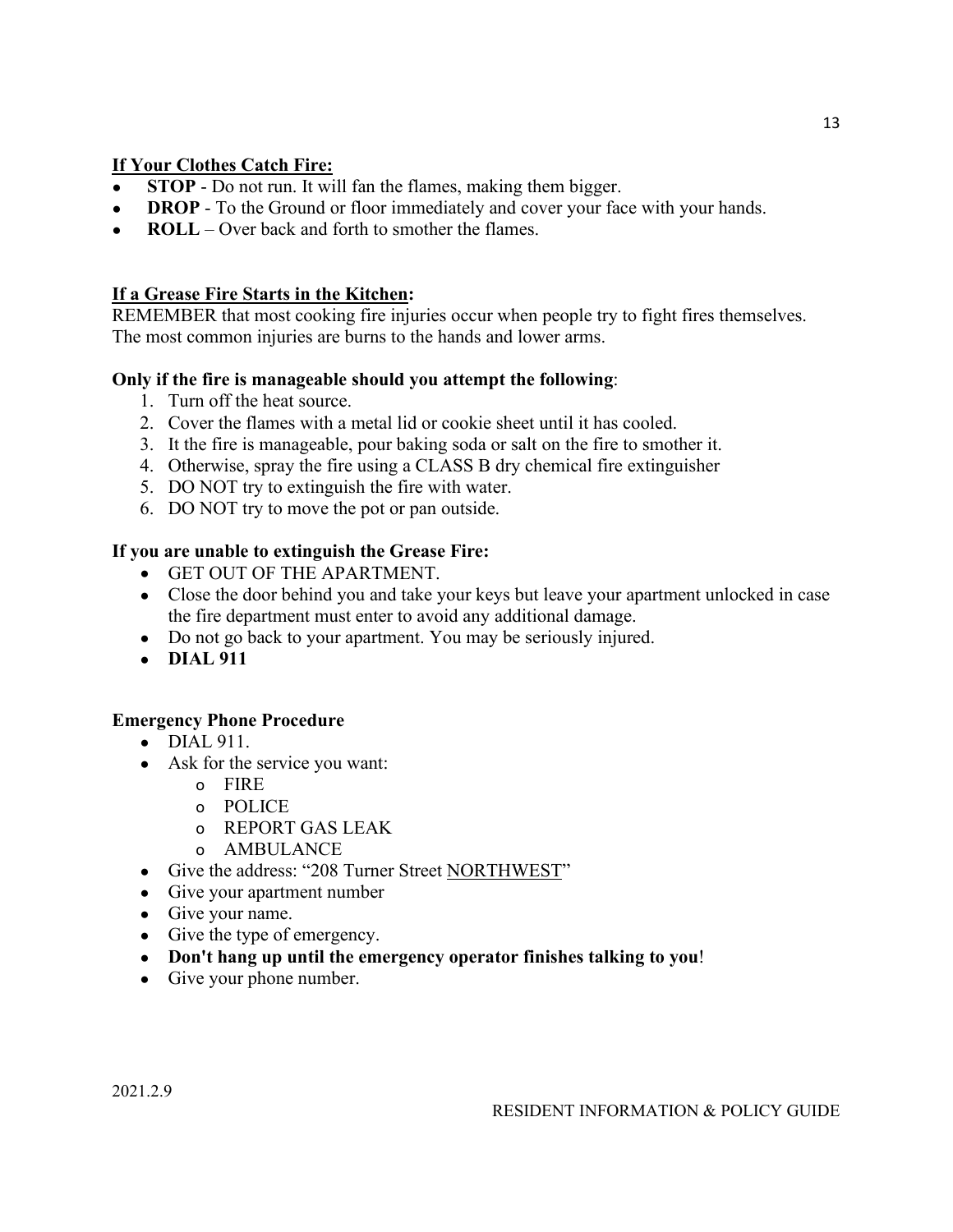#### **Preventing Fires**

No Resident will be allowed to keep gasoline or other combustible materials in his/her apartment or on Landlord's property. No Resident will be permitted to do anything that would increase the possibility of a fire. Above all, you can prevent fires by taking these simple precautions:

- Make sure matches are completely distinguished before they are discarded.
- Keep matches out of reach of children
- DO NOT SMOKE in the apartment or at the property
- Never throw water on a grease fire occurring on the range. Have a box of baking soda ready to douse a grease fire.